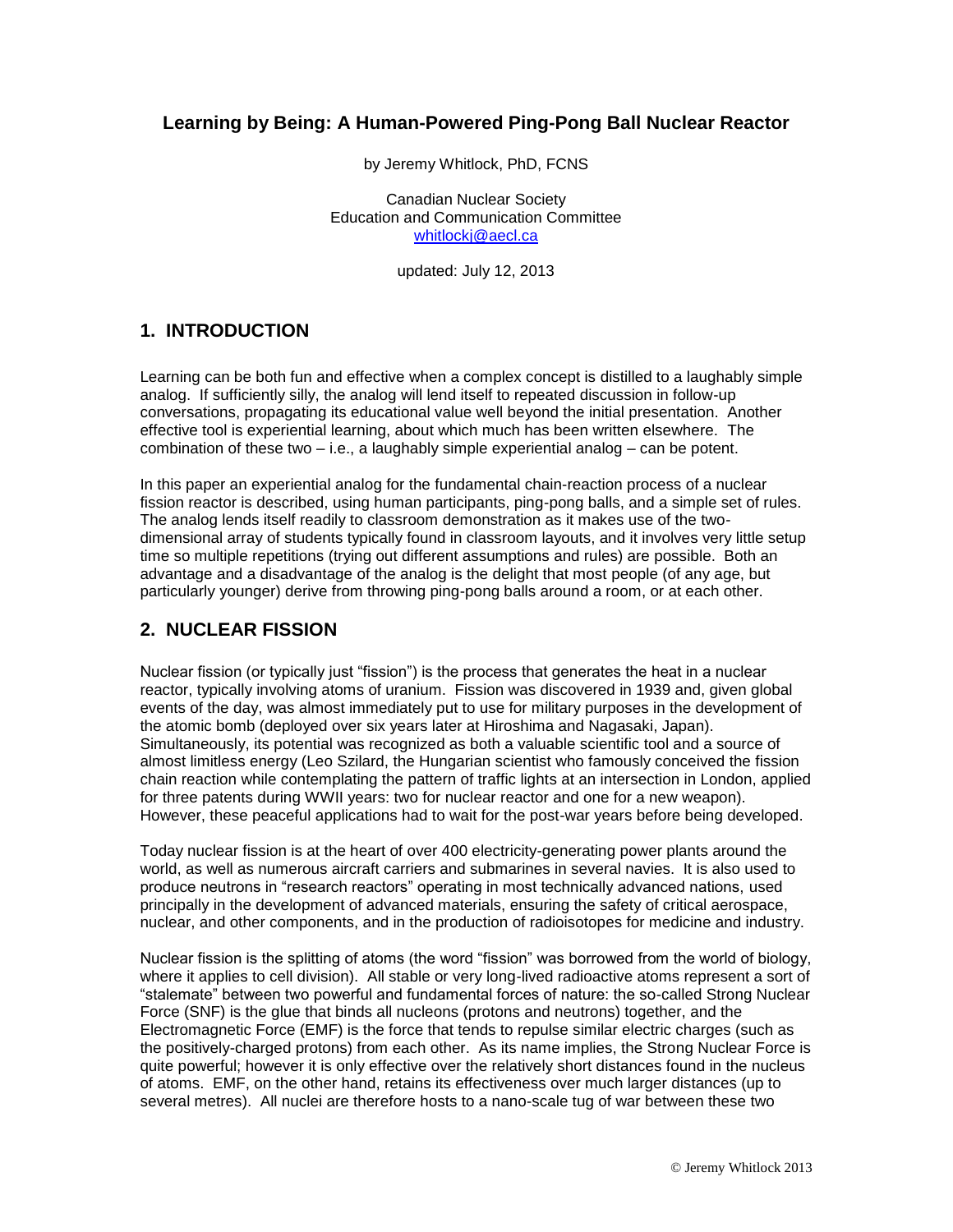forces, and as we look at larger and larger nuclei further down the Periodic Table, we see the SNF – although the stronger of the two at short distances – gradually losing its advantage over the EMF.

Nature regains some ground by adding more and more neutrons to the mix as nuclei get larger, since each extra neutron brings with it more SNF, but zero EMF (since it has no electric charge). Thus, lighter nuclei tend to have even numbers of protons and neutrons, but once you get over 50 nucleons we start to see a steadily increasing ratio of neutrons to protons. Also around this 50 nucleon threshold we begin to see nuclei requiring more and more energy expenditure to keep their structure intact; it is, in other words, energetically favourable for them to break apart into smaller nuclei. The reason they don't all spontaneously do this is due to the iron grip that the SNF retains on each of the nucleons at close quarters, as long as more and more neutrons can be added to the mix.

The inevitable end of this tug-of-war, and end of the the dominance of the SNF over the EMF, occurs once the total number of nucleons gets over 230. This brings us to uranium, with typically 238 nucleons (U-238), including 92 protons and 146 neutrons. The trace constituent (0.72%) U-235 has 92 protons and only 143 neutrons. Uranium exists at the edge of the naturally-occurring world: no heavier atom exists in nature, although many have been created artificially since the 1930s.

Uranium itself is not stable. Both of the naturally-occurring uranium isotopes will shed mass regularly by ejecting alpha particles, consisting of two protons and two neutrons (basically helium nuclei). This is not a massive stampede from the brink: on average it takes 4.5 billion years for half of any amount of uranium to disappear this way, and this period of time is known as uranium's "half-life". For all practical purposes uranium is therefore effectively stable, although disappearing at rate of XX% every hour. The loss of an alpha particle turns the uranium nucleus into a thorium nucleus, which itself is unstable and decays with similar lethargy (half-life XXX years) to radium. This "decay chain" continues down through the Periodic Table, until stable lead is reached. Since the age of the Earth is approximately equal to one half-life of uranium (4.5 billion years), approximately half the planet's total uranium inventory has disappeared over its lifetime, leaving behind a legacy of decay products that account for a good fraction of the natural background radioactivity in our rocks and soil.

This much was well-known by the 1930s, but what scientists didn't realize until some unexpected results from uranium-neutron reactions showed up, was that uranium can also be made to jump directly past lead to nuclei roughly half the size of uranium: the uranium nucleus could be split. Doing this requires a small nudge of energy, achieved by making uranium slightly heavier; i.e., pushing uranium past the brink of naturally-occurring elements. If a single neutron is added to a uranium nucleus it can be the "last straw", so to speak, and cause the uranium nucleus to agitate and then break apart roughly in half. Sometimes the agitation will not be as violent and the heavier uranium nucleus will instead resolve its sudden SNF/EMF imbalance by converting protons to neutrons – turning first into neptunium and, shortly afterwards, plutonium. Both of these elements do not exist naturally on earth.

It turns out that the minor constituent of uranium, U-235, is closer to the brink than its more abundant brethren U-238, and in fact close enough that this "last straw" can be introduced by simply adding a neutron, without any additional injection of energy. U-238, on the other hand, is marginally more stable and requires a neutron with a minimum kinetic energy of about 1 million electron-Volts (1 MeV). This is, in fact, part of the reason why U-235 has such lower natural abundance than U-238.

From the point of view of practical applications, the most important aspect of fission is not that a nuclei can be split, but that a great deal of energy is released in the process, along with a small number (two or three) free neutrons. Both emissions stem from the fact, as discussed above, that heavier nuclei like uranium need a lot more energy and extra neutrons to hold them together,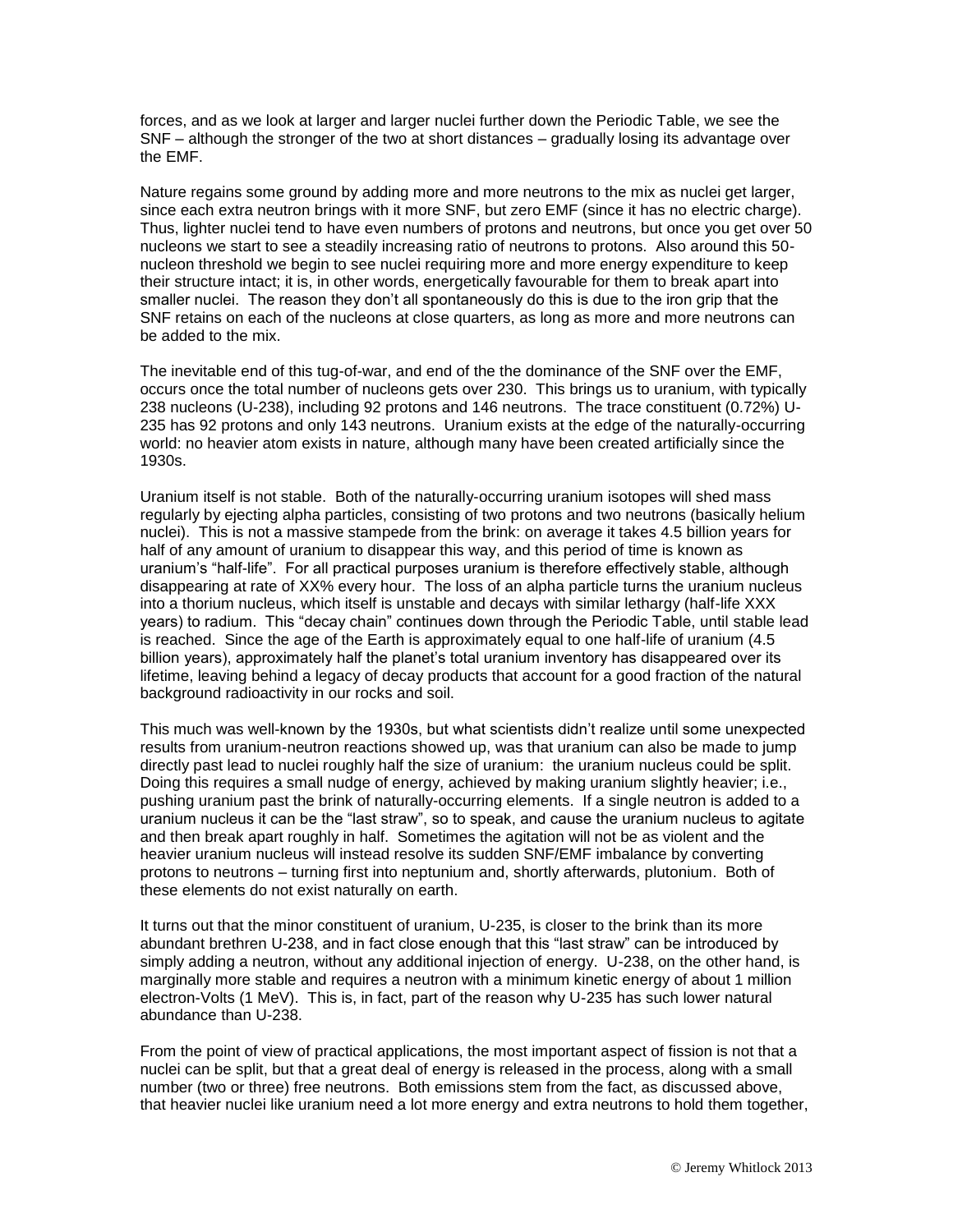compared to lighter nuclei. Following a fission event, therefore, one is left with two fragments that have many more neutrons and far more energy than they need. Almost immediately upon splitting a good portion of this excess energy is liberated, along with two or three of the suddenly unnecessary neutrons. Most of the released energy manifests itself in the kinetic energy of the two fission fragments themselves, flying apart from each other until they slow down the matrix of surrounding uranium atoms, converting their kinetic energy to heat. Some of the energy shows up as gamma rays, and some shows up in the kinetic energy of the two or three released neutrons.

The released neutrons are what caught the eye of scientists shortly after fission was discovered, for they enable the whole fission process to be initiated in surrounding uranium nuclei. Since each fission event releases two or three free neutrons, a practical "chain reaction" is possible since one is allowed, besides the one neutron needed to propagate the chain, one or two other neutrons that can be absorbed either parasitically in the reactor core's internal structure (without further use), or in absorber control elements that can be used to control the rate of the chain reaction. In a nuclear reactor these control elements are typically made of material like cadmium that absorbs neutrons voraciously. Increasing or decreasing the amount of this absorber material in the core at any time (e.g. raising or lowering control rods), changes the number of neutrons that get absorbed, and this affects the overall power level of the core.

To increase the probability of the released neutrons encountering and causing fission in a neighbouring uranium nucleus, they must first be slowed down to a manageable speed. When first released they have kinetic energy in the range of 1 MeV, corresponding to a speed of about 0.1c, or 10% the speed of light. To be useful they must be slowed down as much as possible, for the same reason that it is easier to catch a slowly-lobbed baseball than one thrown at 97 mph. If the neutrons are allowed to bounce around in a hydrogenous material like water, the neutrons will lose energy in multiple collisions with hydrogen nuclei, and this material is called a "moderator". Eventually the neutrons will reach an energy level corresponding to the thermal energy of the moderator material itself (i.e. the vibrational energy of the molecules), and can be slowed down no further. At this energy level (typically less than 1 eV) the neutrons are referred to as "thermal" neutrons, with speeds in the range of 2 km/s. Reactors that moderate neutrons in the fashion are referred to as "thermal reactors", to distinguish them from reactors that make use of fast neutrons only (e.g. "fast breeder reactors").

## **3. PING-PONG BALL REACTOR: OPERATION**

With the ping-pong ball reactor, students can take on the role of uranium fuel, spaced apart within a moderating medium. The neutrons of this reactor are ping-pong balls. Some idea of the scale of the nuclear world can be gained by comparing the size of these ping-pong balls to actual neutrons: if a neutron were to be magnified to the size of a ping-pong ball, then the corresponding uranium nucleus would be about the size of a full-size soccer ball, and the neighbouring uranium nuclei (assuming uranium metal) would be over six km away in all directions! The "soccer ball" nucleus would thus sit in the centre of over 1700 cubic km of essentially empty space (occupied only by a rarefied electron cloud), and this forms the "target" that free neutrons must hit – without any long-range attractive force (e.g. EMF) to assist.

With the ping-pong ball reactor we cannot mimic this actual distance between uranium nuclei, but the information is interesting nonetheless. In fact, although students will be holding and releasing "neutrons" much as uranium nuclei would, it is probably better to pretend that each student represents a more macroscopic entity, such as a fuel bundle of uranium, since this lends itself more readily to the analog if standing/sitting in a regular matrix, and to analogs of neutron moderation and reflection that are discussed below.

The rules of setup and operation are quite simple: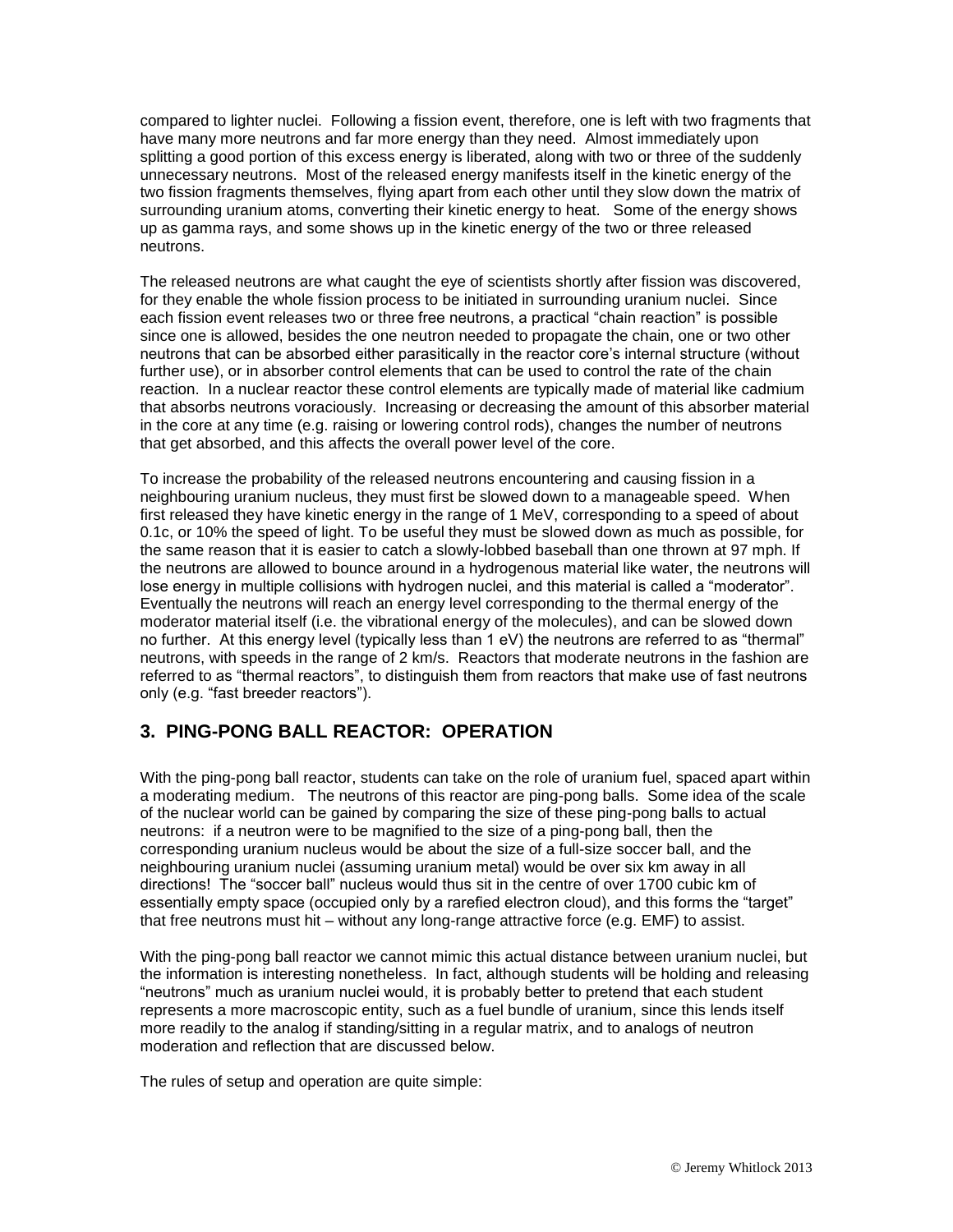- 1. Arrange a number of students (minimum about 16) into a regular lattice (e.g. minimum 4x4), and give each student two ping-pong balls apiece.
- 2. Students are told that if a flying ping-pong ball happens to hit them anywhere on their body, their reaction should be to toss their two ping pong balls up into the air, without any particular target.
- 3. An "initiating" ping-pong ball is tossed into the middle of the matrix of students, to get things going.

Depending on the number of students, their reaction time, the height of their tossed ping-pong balls, etc, a chain reaction should ensue and last for a relatively short time. Methods for increasing this propagation time involve improvements in efficiency that quite often are directly comparable to what reactor designers come up with in order to increase the efficiency of real nuclear reactors, and this is where the educational value of the human-powered ping-pong ball reactor really lies, as discussed in the next section.

# **4. PING-PONG BALL REACTOR: LESSONS**

Once the "shake-down" initial run of the human-powered ping-pong ball reactor is out of the way, the real educational value of this experiential analog comes into play. Students and teachers will easily come up with several suggestions for improving the chain reaction, and most of these methods reflect methods that reactor designers and operators actually use in the design or operation of real nuclear reactors.

Some of these methods are listed in the following table, with commentary on their significance to reactor design and operation.

| <b>Variation</b>                         | <b>Significance</b>                                                                                                                                                                                                                                                                                                                                                                                                                                                                                                                                                                                                                                                                                                     |
|------------------------------------------|-------------------------------------------------------------------------------------------------------------------------------------------------------------------------------------------------------------------------------------------------------------------------------------------------------------------------------------------------------------------------------------------------------------------------------------------------------------------------------------------------------------------------------------------------------------------------------------------------------------------------------------------------------------------------------------------------------------------------|
| number of ping-pong balls<br>per student | Uranium fission releases two or three neutrons. Varying the<br>number of ping-pong balls per student demonstrates the effect of<br>neutron number on the rate at which the chain reaction propagates.<br>One ping-pong ball per student should be quite uneventful. Three<br>or four per student should be quite interesting. Estimate the<br>number of balls flying through the air at any on time - with one<br>ping-pong ball per student this number should always by one; i.e.<br>there is no multiplication. As you increase the number of ping-pong<br>balls per student the multiplication should increase. This<br>demonstrates why reactors would not work if fission released only<br>one neutron per event. |
| shape of student matrix                  | Reactors are most efficient when their surface-to-volume area is<br>minimized, which minimizes leakage of neutrons from the core (into<br>surrounding shielding). The most efficient shape for a reactor<br>would therefore be a sphere; however, engineering limitations<br>typically lead to cylinders instead, and thus most large reactors are<br>cylindrical. This effect will be noticed readily if the students are re-<br>arranged into a straight line.                                                                                                                                                                                                                                                        |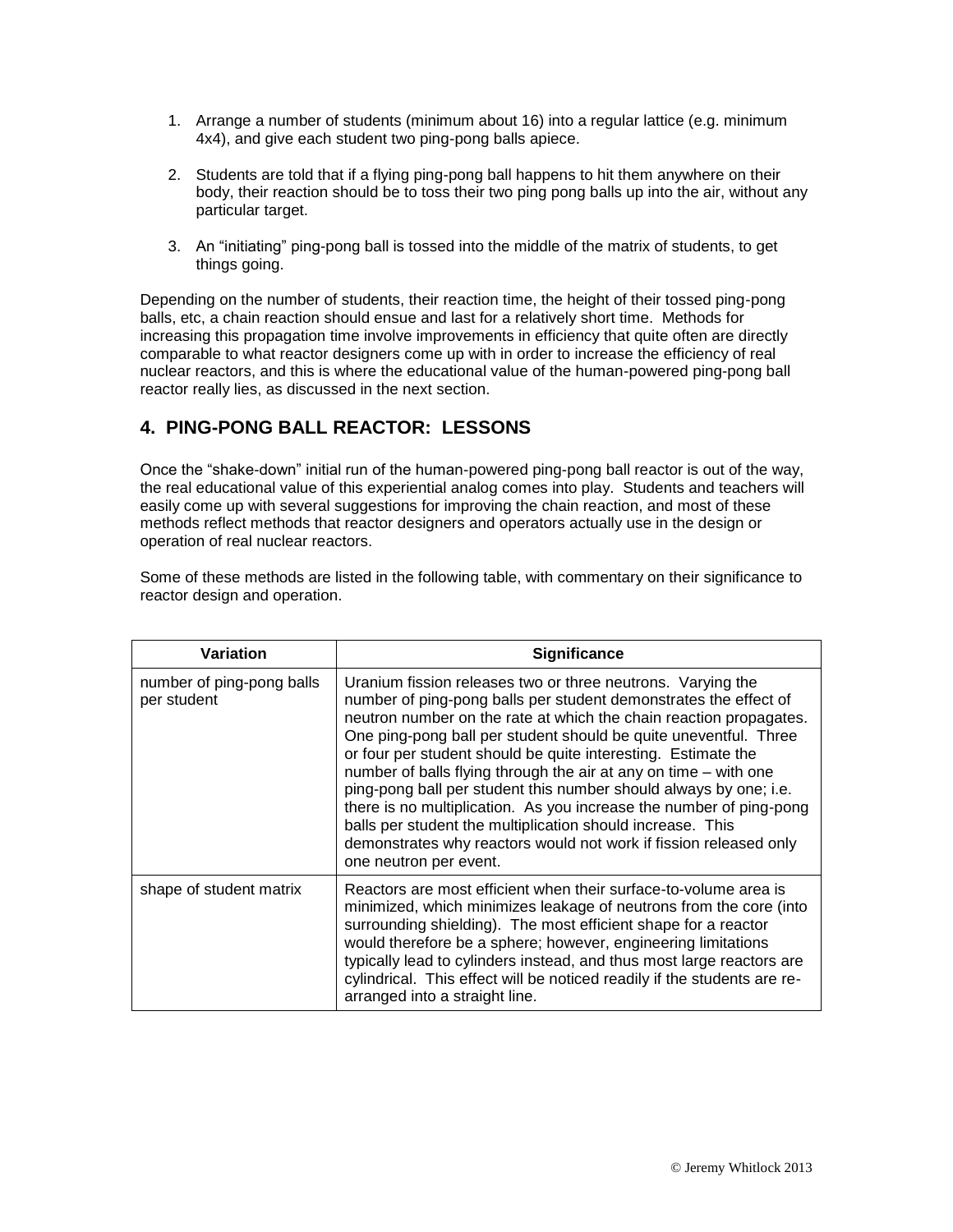| number of students        | Reactors use an amount of fuel that provides the total desired<br>power output, but also which makes most efficient use of neutrons.<br>Keeping shape of the matrix constant but changing the size will<br>keep the chain reaction going longer since "leakage" out to the<br>sides is reduced. The effect on overall "power production",<br>indicated by the number of ping-pong balls in play at any on time,<br>may not be demonstrated so readily since the chain reaction will<br>tend to die out where it started, and spread over the matrix. The<br>"multiple toss" variation below partially addresses this limitation.                                                                                                                                                                   |
|---------------------------|----------------------------------------------------------------------------------------------------------------------------------------------------------------------------------------------------------------------------------------------------------------------------------------------------------------------------------------------------------------------------------------------------------------------------------------------------------------------------------------------------------------------------------------------------------------------------------------------------------------------------------------------------------------------------------------------------------------------------------------------------------------------------------------------------|
| spacing of students       | An important early parameter in the design process for nuclear<br>reactors is the spacing of the fuel. Increased moderator volume<br>between fuel channels leads to slower rate of change to the chain<br>reaction, since neutrons have further to go and take longer to slow<br>down. This can play an important role in the control design of the<br>reactor, since it slower dynamics lead to simpler design<br>requirements for control and safety systems. In the ping-ball<br>reactor there is no moderator (although friction will slow the ping-<br>pong balls down a certain extent), but the distance will affect a<br>change of rate due simply to time-of-flight changes.                                                                                                              |
| multiple toss per student | In an actual reactor there are trillions and trillions of uranium atoms<br>per cubic cm, leading to a fairly constant level of fission activity<br>throughout the reactor (except where edge effects lead to a marked<br>decrease in activity near the borders). In the ping-pong ball reactor<br>the local activity should die quickly since student distribution is, in<br>comparison, very sparse and each one only has one toss. This can<br>be modified by either giving students extra ping-pong balls to keep<br>in their pockets, to be pulled out and used once their first pair have<br>been tossed. This "recharging" doesn't have a direct analog to real<br>reactors, although it partially mimics the significantly higher density<br>of a real fuel matrix.                         |
| delay in throwing         | Some "fission products" (the two parts of the uranium nucleus) are<br>spontaneous neutron emitters. These neutrons will be added to the<br>population of neutrons in the reactor released directly by the fission<br>events, but at a much slower time constant ranging from seconds to<br>many hours). Reactors are typically designed such that these extra<br>neutrons are necessary for the propagation of the chain reaction,<br>which has the effect of reducing the overall time-constant for the<br>chain reaction. Changes in the fission rate thus occur on a slower<br>time-constant, which (like the larger/slower moderator) leads to<br>simpler design requirements for control and safety systems.                                                                                  |
| use of reflection         | Reactors are designed with an efficient neutron scattering material<br>(water, beryllium, etc.) surrounding the core, in order to return<br>escaping neutrons back to the fission chain reaction. It will quickly<br>become apparent with the ping-pong ball reactor that "leakage"<br>plays an important role in bringing the reaction to a halt, particularly<br>if less efficient shapes of the matrix are used. If the students could<br>be surrounded on all sides by walls, or at least two sides (such as<br>placing them in the corner of the room), it is possible to<br>demonstrate this effect of reflection; i.e., the students on the outer<br>edge of the matrix next to the walls should find that the ping-pong<br>balls they toss have a better chance of hitting other students. |